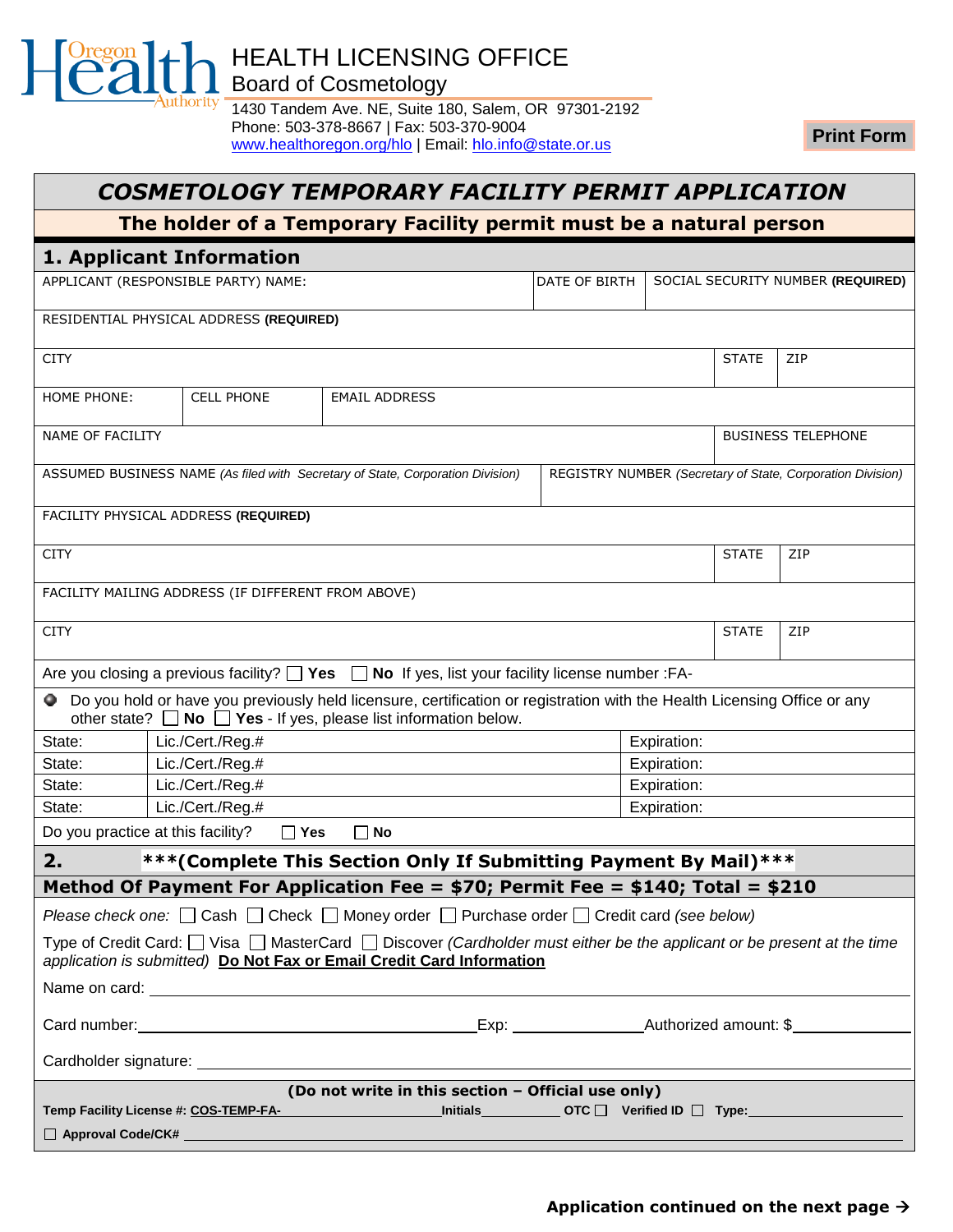|                                                                                                                                                                                                                                                                                                                                                              | 3. Employees/Independent Contractors                                                                                                                                                                                                                                                                                          |                                     |                  |  |  |
|--------------------------------------------------------------------------------------------------------------------------------------------------------------------------------------------------------------------------------------------------------------------------------------------------------------------------------------------------------------|-------------------------------------------------------------------------------------------------------------------------------------------------------------------------------------------------------------------------------------------------------------------------------------------------------------------------------|-------------------------------------|------------------|--|--|
|                                                                                                                                                                                                                                                                                                                                                              | O List the name(s) and Practitioner Certificate number(s) of authorization holders who are currently an "EMPLOYEE" in<br>your facility. Please provide a complete listing of practitioners by attaching additional pages if necessary. Practitioners<br>must sign or the information will not be updated in the HLO database. |                                     |                  |  |  |
| <b>Name</b>                                                                                                                                                                                                                                                                                                                                                  |                                                                                                                                                                                                                                                                                                                               | <b>Practitioner Certification #</b> | <b>Signature</b> |  |  |
|                                                                                                                                                                                                                                                                                                                                                              |                                                                                                                                                                                                                                                                                                                               |                                     |                  |  |  |
|                                                                                                                                                                                                                                                                                                                                                              |                                                                                                                                                                                                                                                                                                                               |                                     |                  |  |  |
|                                                                                                                                                                                                                                                                                                                                                              |                                                                                                                                                                                                                                                                                                                               |                                     |                  |  |  |
|                                                                                                                                                                                                                                                                                                                                                              |                                                                                                                                                                                                                                                                                                                               |                                     |                  |  |  |
|                                                                                                                                                                                                                                                                                                                                                              |                                                                                                                                                                                                                                                                                                                               |                                     |                  |  |  |
|                                                                                                                                                                                                                                                                                                                                                              |                                                                                                                                                                                                                                                                                                                               |                                     |                  |  |  |
|                                                                                                                                                                                                                                                                                                                                                              |                                                                                                                                                                                                                                                                                                                               |                                     |                  |  |  |
|                                                                                                                                                                                                                                                                                                                                                              |                                                                                                                                                                                                                                                                                                                               |                                     |                  |  |  |
|                                                                                                                                                                                                                                                                                                                                                              |                                                                                                                                                                                                                                                                                                                               |                                     |                  |  |  |
|                                                                                                                                                                                                                                                                                                                                                              |                                                                                                                                                                                                                                                                                                                               |                                     |                  |  |  |
|                                                                                                                                                                                                                                                                                                                                                              |                                                                                                                                                                                                                                                                                                                               |                                     |                  |  |  |
|                                                                                                                                                                                                                                                                                                                                                              |                                                                                                                                                                                                                                                                                                                               |                                     |                  |  |  |
|                                                                                                                                                                                                                                                                                                                                                              |                                                                                                                                                                                                                                                                                                                               |                                     |                  |  |  |
|                                                                                                                                                                                                                                                                                                                                                              |                                                                                                                                                                                                                                                                                                                               |                                     |                  |  |  |
|                                                                                                                                                                                                                                                                                                                                                              |                                                                                                                                                                                                                                                                                                                               |                                     |                  |  |  |
|                                                                                                                                                                                                                                                                                                                                                              |                                                                                                                                                                                                                                                                                                                               |                                     |                  |  |  |
| • List the name(s) and Independent Contractor Registration number(s) of authorization holders who will lease a station in<br>your temporary facility and hold an "INDEPENDENT CONTRACTOR" registration. Please provide a complete listing of<br>independent contractors by attaching additional pages if necessary. Independent Contractors must sign or the |                                                                                                                                                                                                                                                                                                                               |                                     |                  |  |  |
|                                                                                                                                                                                                                                                                                                                                                              | information will not be updated in the HLO database.                                                                                                                                                                                                                                                                          |                                     |                  |  |  |
| <b>Name</b>                                                                                                                                                                                                                                                                                                                                                  |                                                                                                                                                                                                                                                                                                                               | IC Registration #                   | <b>Signature</b> |  |  |
|                                                                                                                                                                                                                                                                                                                                                              |                                                                                                                                                                                                                                                                                                                               |                                     |                  |  |  |
|                                                                                                                                                                                                                                                                                                                                                              |                                                                                                                                                                                                                                                                                                                               |                                     |                  |  |  |
|                                                                                                                                                                                                                                                                                                                                                              |                                                                                                                                                                                                                                                                                                                               |                                     |                  |  |  |
|                                                                                                                                                                                                                                                                                                                                                              |                                                                                                                                                                                                                                                                                                                               |                                     |                  |  |  |
|                                                                                                                                                                                                                                                                                                                                                              |                                                                                                                                                                                                                                                                                                                               |                                     |                  |  |  |
|                                                                                                                                                                                                                                                                                                                                                              |                                                                                                                                                                                                                                                                                                                               |                                     |                  |  |  |
|                                                                                                                                                                                                                                                                                                                                                              |                                                                                                                                                                                                                                                                                                                               |                                     |                  |  |  |
|                                                                                                                                                                                                                                                                                                                                                              |                                                                                                                                                                                                                                                                                                                               |                                     |                  |  |  |
|                                                                                                                                                                                                                                                                                                                                                              |                                                                                                                                                                                                                                                                                                                               |                                     |                  |  |  |
|                                                                                                                                                                                                                                                                                                                                                              |                                                                                                                                                                                                                                                                                                                               |                                     |                  |  |  |
|                                                                                                                                                                                                                                                                                                                                                              |                                                                                                                                                                                                                                                                                                                               |                                     |                  |  |  |
|                                                                                                                                                                                                                                                                                                                                                              |                                                                                                                                                                                                                                                                                                                               |                                     |                  |  |  |
|                                                                                                                                                                                                                                                                                                                                                              |                                                                                                                                                                                                                                                                                                                               |                                     |                  |  |  |
|                                                                                                                                                                                                                                                                                                                                                              |                                                                                                                                                                                                                                                                                                                               |                                     |                  |  |  |
|                                                                                                                                                                                                                                                                                                                                                              |                                                                                                                                                                                                                                                                                                                               |                                     |                  |  |  |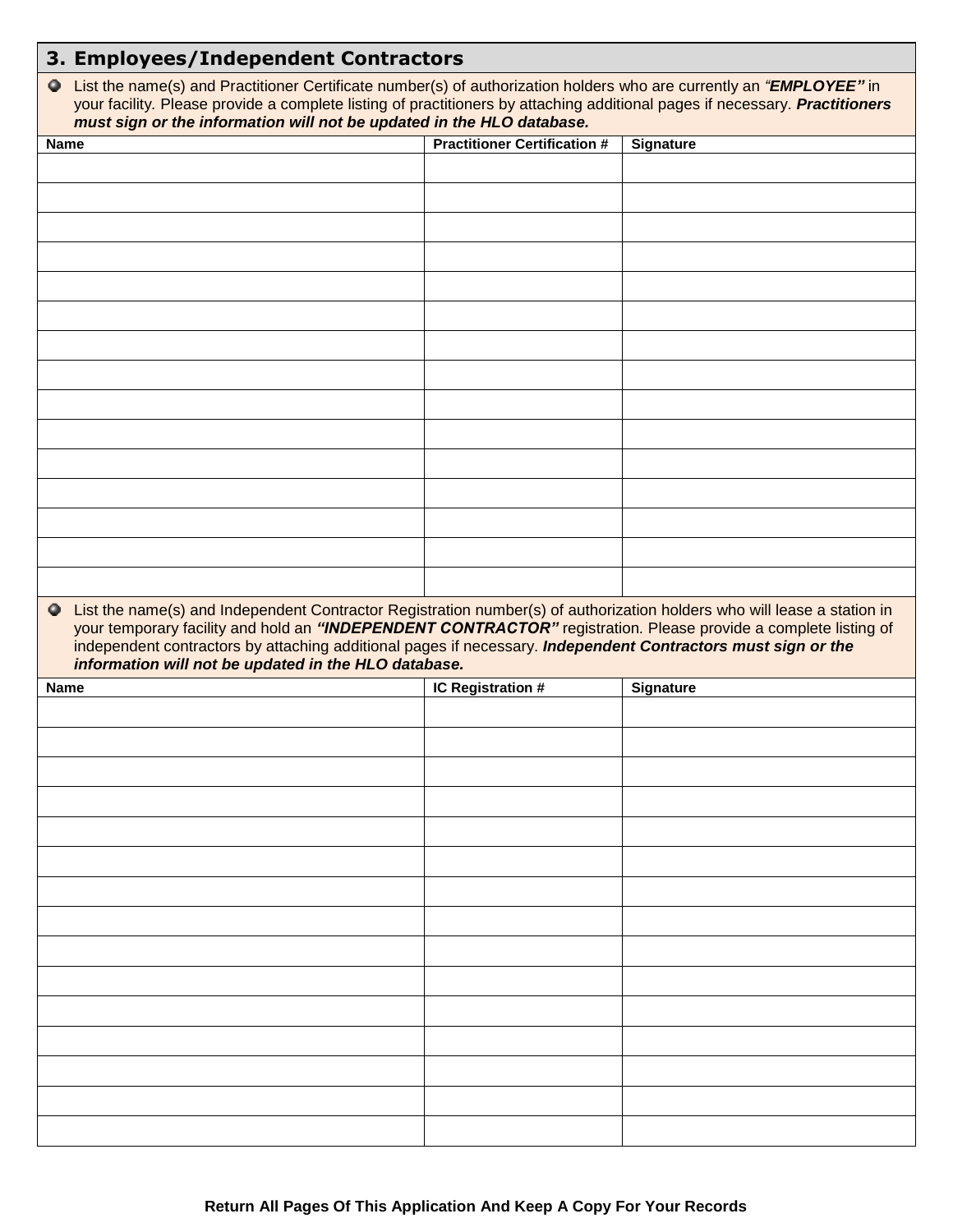| 4. Individual Records Questions: Please accurately answer all of the questions below. The Office may<br>review your information through the Law Enforcement Data System, other governmental agencies, and private<br>vendors to confirm the accuracy of the information. Any misrepresentation or failure to disclose information may<br>result in disciplinary action.                                                                                                                                                                                                                                                                                                                                                                                                                                                       |                                                                                                                                                                                                                                                                                                                                                                                                                                                                                                                                                                  |       |                       |  |
|-------------------------------------------------------------------------------------------------------------------------------------------------------------------------------------------------------------------------------------------------------------------------------------------------------------------------------------------------------------------------------------------------------------------------------------------------------------------------------------------------------------------------------------------------------------------------------------------------------------------------------------------------------------------------------------------------------------------------------------------------------------------------------------------------------------------------------|------------------------------------------------------------------------------------------------------------------------------------------------------------------------------------------------------------------------------------------------------------------------------------------------------------------------------------------------------------------------------------------------------------------------------------------------------------------------------------------------------------------------------------------------------------------|-------|-----------------------|--|
| ۰                                                                                                                                                                                                                                                                                                                                                                                                                                                                                                                                                                                                                                                                                                                                                                                                                             | Are you now, or have you ever been, the subject of any active or inactive disciplinary action or voluntary resignation of a<br>professional license, certificate, registration or permit imposed by a licensing or regulatory authority in this or any other<br>state? Disciplinary action includes, but is not limited to, probation, suspension, civil penalty, or any other sanction<br>limiting, in any way, a license, certificate, registration or permit. $\Box$ Yes $\Box$ No If yes, please explain <i>(attach</i> )<br>additional pages if necessary): |       |                       |  |
|                                                                                                                                                                                                                                                                                                                                                                                                                                                                                                                                                                                                                                                                                                                                                                                                                               | Have you ever been convicted of a misdemeanor or felony? $\Box$ Yes<br>∣No                                                                                                                                                                                                                                                                                                                                                                                                                                                                                       |       |                       |  |
|                                                                                                                                                                                                                                                                                                                                                                                                                                                                                                                                                                                                                                                                                                                                                                                                                               | If yes, please list all convictions, including the charges as stated in the court documents and year<br>convicted (attach additional pages if necessary).                                                                                                                                                                                                                                                                                                                                                                                                        |       | <b>Year Convicted</b> |  |
|                                                                                                                                                                                                                                                                                                                                                                                                                                                                                                                                                                                                                                                                                                                                                                                                                               |                                                                                                                                                                                                                                                                                                                                                                                                                                                                                                                                                                  |       |                       |  |
|                                                                                                                                                                                                                                                                                                                                                                                                                                                                                                                                                                                                                                                                                                                                                                                                                               |                                                                                                                                                                                                                                                                                                                                                                                                                                                                                                                                                                  |       |                       |  |
|                                                                                                                                                                                                                                                                                                                                                                                                                                                                                                                                                                                                                                                                                                                                                                                                                               |                                                                                                                                                                                                                                                                                                                                                                                                                                                                                                                                                                  |       |                       |  |
|                                                                                                                                                                                                                                                                                                                                                                                                                                                                                                                                                                                                                                                                                                                                                                                                                               | As of today are you on probation or parole? $\Box$ Yes $\Box$ No If yes, you must provide a letter of release from your<br>probation or parole officer authorizing you to obtain an authorization to practice. If you are on bench probation, or<br>probation with the court, you must provide documentation of your conditions of the probation.                                                                                                                                                                                                                |       |                       |  |
| As part of your application for initial or renewed occupational or professional license, certification, or registration issued by<br>the Health Licensing Office, you are required to provide your Social Security number (SSN) to the Office. This is mandatory.<br>The authority for this requirement is ORS 25.785, ORS 305.385, 42 USC $\S$ 405(c)(2)(C)(i), 42 USC $\S$ 666(a)(13), and 41<br>CFR 61.7. Failure to provide your SSN will be a basis to refuse to issue or renew the license, certification, or registration you<br>seek. This record of your SSN is used for child support enforcement and tax administration purposes (including<br>identification). The HLO will use your SSN for these purposes only, unless you authorize other uses of the number. Your<br>SSN will remain on file with the Office. |                                                                                                                                                                                                                                                                                                                                                                                                                                                                                                                                                                  |       |                       |  |
| I have examined this application and certify that it is true, correct, and complete. I understand that knowingly making a false<br>statement on this application will be cause for denial, suspension, or revocation of my license, certification or registration. I<br>have enclosed the required fees and documentation.                                                                                                                                                                                                                                                                                                                                                                                                                                                                                                    |                                                                                                                                                                                                                                                                                                                                                                                                                                                                                                                                                                  |       |                       |  |
|                                                                                                                                                                                                                                                                                                                                                                                                                                                                                                                                                                                                                                                                                                                                                                                                                               | Signature:                                                                                                                                                                                                                                                                                                                                                                                                                                                                                                                                                       | Date: |                       |  |
| ORS 181.534, 670.280, 676.608, and 676.612 authorize the Health Licensing Office to conduct criminal background checks<br>and the office requests that you voluntarily provide your Social Security number for this purpose. I understand my application<br>may be subject to a criminal background check.<br>Before issuing a default final order, the Health Licensing Office must determine the military status of a Respondent, under 50<br>USC App § 521(b) (Supp. 2005). Your Social Security Number may be used in order to verify your military status (or lack                                                                                                                                                                                                                                                       |                                                                                                                                                                                                                                                                                                                                                                                                                                                                                                                                                                  |       |                       |  |
|                                                                                                                                                                                                                                                                                                                                                                                                                                                                                                                                                                                                                                                                                                                                                                                                                               | thereof).<br>If any disciplinary action is taken against your license, certification, or registration, your Social Security Number may be<br>reported to the federal Health Care Integrity and Protection Data Bank (NPDB) under Title IV of Public Law 99-660, the<br>Health Care Quality Improvement Act of 1986 (Title IV); Section 1921 of the Social Security Act (Section 1921); Section<br>1128E of the Social Security Act (Section 1128E); and their implementing regulations found at 45 CFR Part 60.                                                  |       |                       |  |
| I hereby voluntarily consent to disclose my Social Security number to the HLO for criminal background checks, verification of<br>military status, and reports to the Health Care Integrity and Protection Data Bank. Failure to provide your Social Security<br>number for these purposes will not be used as a basis to deny your application, or to deny you any right, benefit or privilege<br>provided by law. If you consent to the use of your Social Security number by the HLO for these purposes, it may be used<br>only for these purposes.                                                                                                                                                                                                                                                                         |                                                                                                                                                                                                                                                                                                                                                                                                                                                                                                                                                                  |       |                       |  |
|                                                                                                                                                                                                                                                                                                                                                                                                                                                                                                                                                                                                                                                                                                                                                                                                                               | Signature:                                                                                                                                                                                                                                                                                                                                                                                                                                                                                                                                                       | Date: |                       |  |